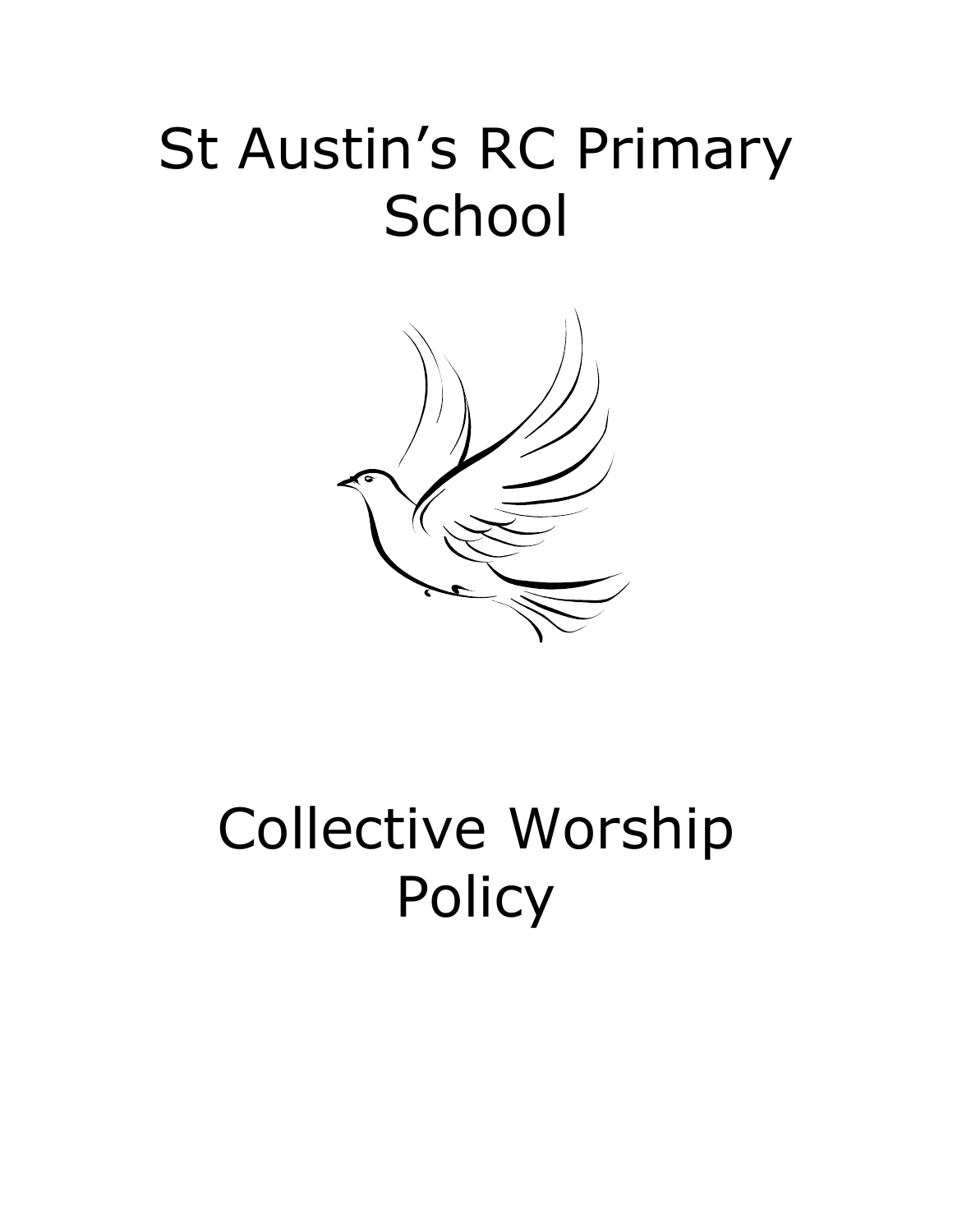# Relationship of RE to the Whole Curriculum

### Collective Worship and Assemblies

*'Prayer is the encounter of God's thirst with ours. God thirsts that we may thirst for God.'* (Catechism of the Catholic Church)

*'Prayer is the surge of the heart; it is a simple look turned toward heaven, it is a cry of recognition and of love, embracing both trial and joy.'* (Therese of Lisieux)

At the heart of the Christian faith is the belief in a God who communicates with people. God calls every human person into a loving relationship and as with every relationship, our relationship with God can only grow through communication. Prayer is the way in which we engage in communication with God. Christians believe that prayer is essential to human fulfillment for it is only in God that we can discover ourselves, our meaning and our purpose.

*'You have made us for yourself, O Lord, and our hearts are restless until they rest in You'* (St Augustine)

The practice of prayer is an essential feature of life at St Austin's School. It is one of the distinguishing marks of the distinctive nature of a Catholic school. Not only is it part of the curriculum in religious education, but it is also a key element in the overall ethos and character of the school.

Collective Worship is a legal requirement in all schools in England and Wales. Such worship must take place daily. It may take place in class, in the hall or in church. It may involve all of the children in school or just a group. It must involve some act of worship in which the children are able to join in with. If this is a legal requirement for all schools then it should be transcended in a Catholic school. Prayer for us should be an enriching experience for all concerned, threaded into every aspect of school life.

There are two aspects to collective worship. The first involves the use of vocal prayer in common, using the traditional Catholic prayers. The second involves more personal prayer. These guidelines will make suggestions about both types of collective worship. It is expected that every session of the day will begin and end with some act of collective worship.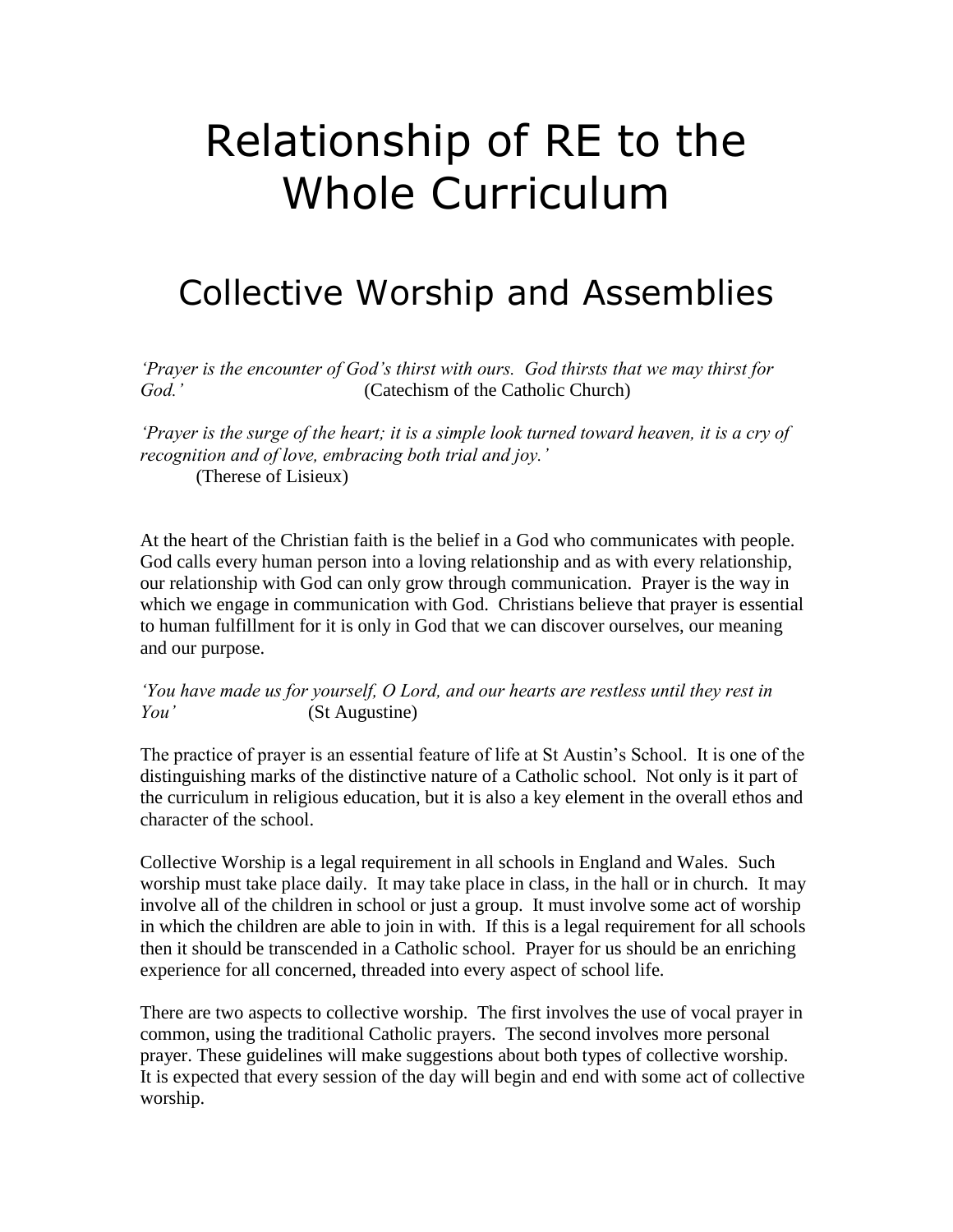## Prayer

Prayer consists of:

Listening – being attentive to the voice of God in every moment of life.

Speaking – expressing our heart's deepest longings and desires to the One who knows and understands us better than we know and understand ourselves.

Reflecting – thinking about our relationship with God. Pondering on the actions of God in history and in the unfolding mystery of our lives.

Resting – simply being consciously in the presence of God, knowing that we are loved.

Prayer can have a variety of forms and styles and express different things. The Catechism of the Catholic Church identifies the following forms of prayer:

- Blessing and Adoration the prayer which blesses God for the goodness which has been shown to humankind.
- Petition the prayer which asks for forgiveness and which calls for the establishment of the Kingdom of God.
- $\bullet$  Intercession consists in asking on behalf of another.
- Thanksgiving acknowledging the gifts which God has given.
- Praise the prayer which praises God simply because God is.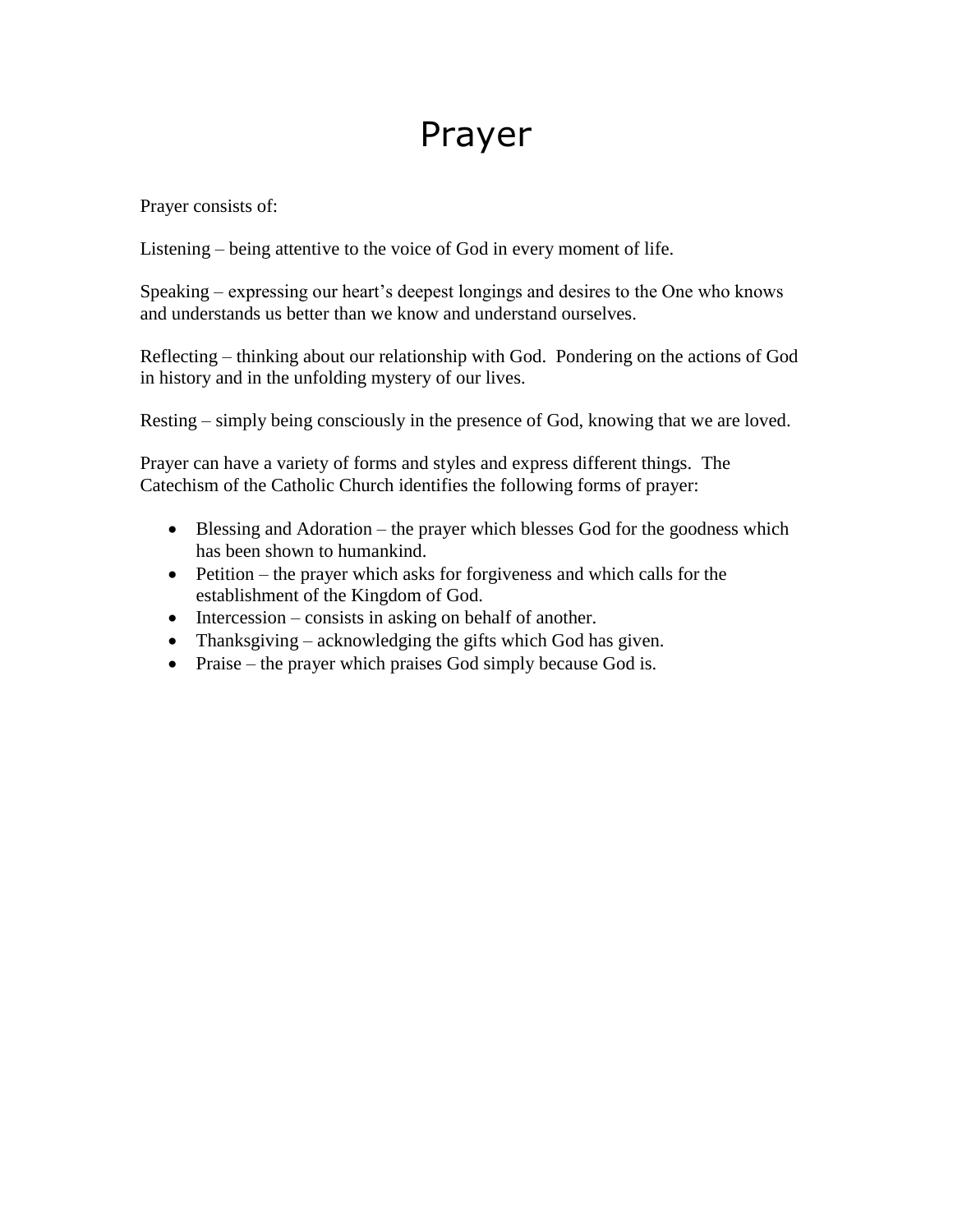## Collective Worship

#### **The Nature of Collective Worship**

We believe that Christian worship in a Catholic school names and celebrates God's presence in our lives. It is concerned with giving glory, honour, praise and thanks to God. It is our loving response, in word and action, to God's invitation to enter into relationship, made possible through the work of Jesus Christ and the witness of the Holy Spirit.

#### **The Place of Collective Worship in the Life of our School**

Worship in this school is more than just a legal requirement. It is an integral part of school life and central to the Catholic tradition.

Collective worship takes into account the religious and educational needs of all who share it:

- Those who form part of the worshipping community in church;
- Those for whom school may be their first and only experience of church;
- Those from other Christian traditions or none;
- Those from other faith backgrounds.

#### **The Aims of Collective Worship**

We believe that Collective Worship in our school aims to provide opportunity for all pupils and staff:

- To contemplate something of the mystery of God
- To reflect on spiritual and moral issues
- To explore their own beliefs
- To respond to and to celebrate life
- To experience a sense of belonging and develop community spirit
- To develop a common ethos and shared values
- To enrich religious experience
- To grow in liturgical understanding and development
- To reinforce prayers which are part of the Catholic tradition
- To reinforce positive attitudes
- To participate fully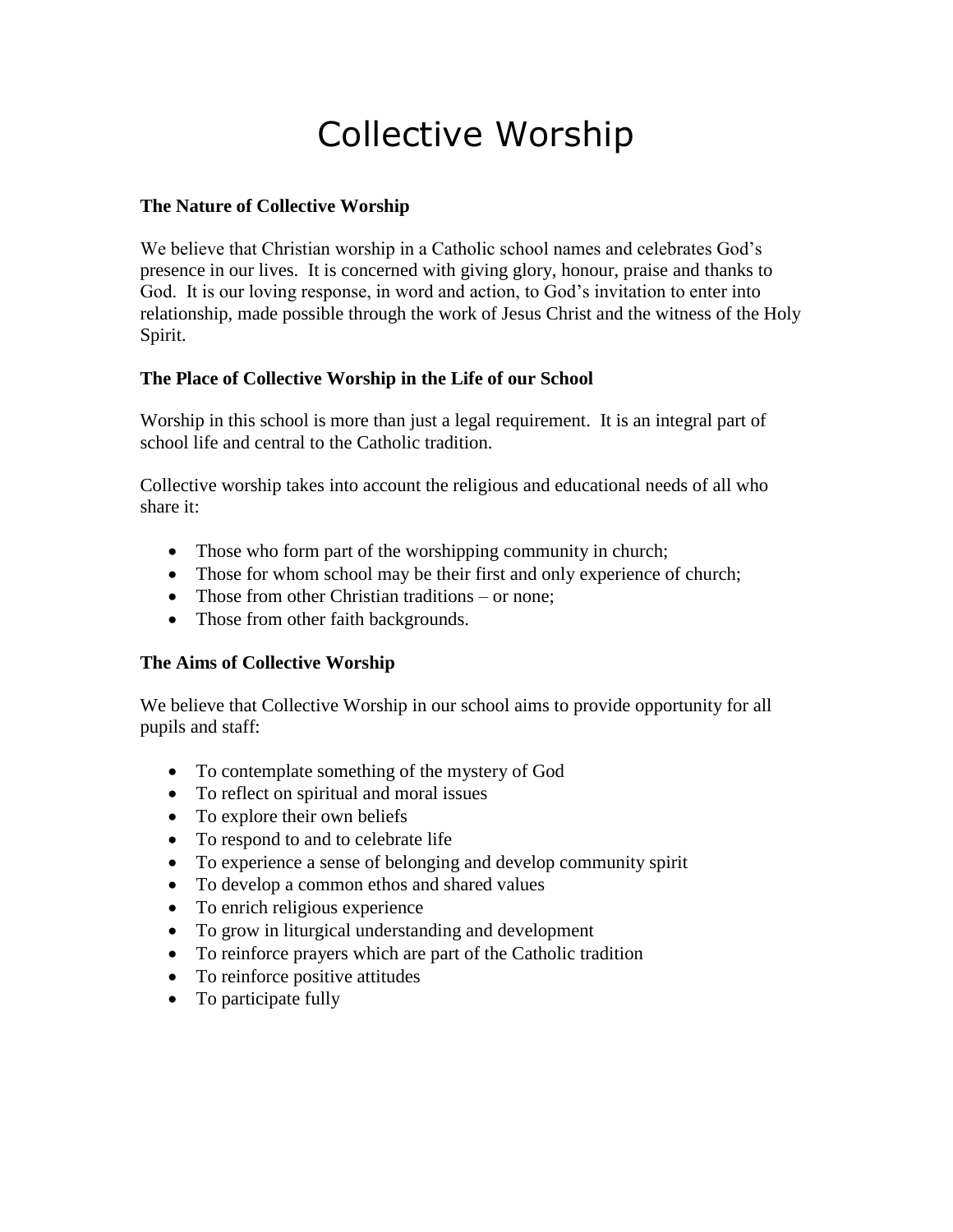# The Structure of Collective Worship

Prayer should mark the start and the end of each session. Children should know the following:

- The sign of the cross
- The Our Father
- The Hail Mary
- The Eternal Rest
- The prayer to St Austin
- Grace before meals

Key Stage 2 children should also be able to join in with the recitation of some of the prayers at Mass – increasing with the age of the children. Children should also have the opportunity for silent prayer and for the singing of hymns, old and new. There are a wide variety of resources, including CDs in school. Other material for vocal prayer is to be found in our own St Austin's prayer book, purchased in 2005.

#### Assemblies will be as follows:

|           | <b>Groups</b>                                                                                                                                                     | <b>Times</b>                                                                                                                                            |
|-----------|-------------------------------------------------------------------------------------------------------------------------------------------------------------------|---------------------------------------------------------------------------------------------------------------------------------------------------------|
| Monday    | Nursery - class<br>Reception - class<br>Y1-6 Assembly - hall                                                                                                      | 10:50-10:55am<br>$9:05-9:10am$<br>2:55-3:15pm                                                                                                           |
| Tuesday   | Nursery - class<br>Reception - class<br>$Y1 - class$<br>Y <sub>2</sub> - class<br>$Y3 - class$<br>$Y4 - class$<br>$Y5 - class$<br>$Y6 - class$<br>Nursery - class | 10:50-10:55am<br>$9:05-9:10am$<br>2:15-2:20pm<br>1:00-1:10pm<br>9:40am-9:50am<br>$9:10 - 9:20$ am<br>$9:00-9:10am$<br>$9:00 - 9:10$ am<br>10:50-10:55am |
| Wednesday | Reception - class<br>Y1-6 Assembly -hall                                                                                                                          | 9:05-9:10am<br>2:55-3:15pm                                                                                                                              |
| Thursday  | Nursery-class<br>Reception - class<br>$Y1 - class$<br>Y <sub>2</sub> - class<br>$Y3 - class$<br>Y4 - class<br>Y5 - class<br>Y6 - class                            | 10:50-10:55am<br>$9:05-9:10am$<br>2:15-2:20am<br>$1:00 - 1:10$ pm<br>11:00-11:10am<br>$9:10 - 9:20$ am<br>$9:00 - 9:10$ am<br>$9:00-9:10am$             |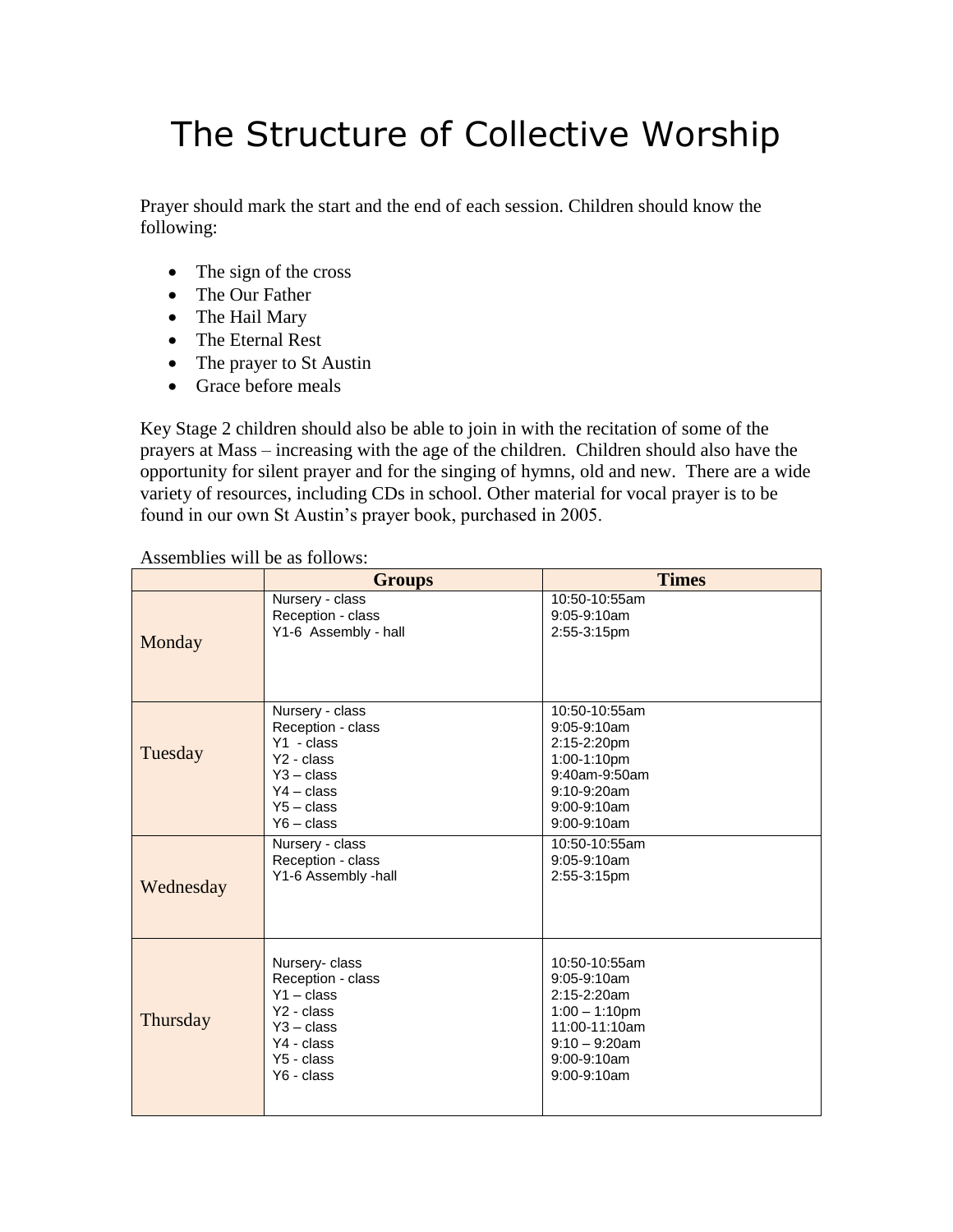| Friday | Nursery - class<br>Reception - class<br>$Y1 - class$<br>Y <sub>2</sub> - class | 10:50-10:55am<br>9:05-9:10am<br>9:50-9:55am<br>1:00 -1:10pm |
|--------|--------------------------------------------------------------------------------|-------------------------------------------------------------|
|        | $Y3 - class$                                                                   | 11:00-11:10am                                               |
|        | Y4 - class                                                                     | $9:10 - 9:20$ am                                            |
|        | $Y5 - class$                                                                   | 9:00-9:10am                                                 |
|        | Y6 - class                                                                     | $9:00 - 9:10$ am                                            |

School Masses for Key Stage 1 and 2 will be celebrated at the beginning and the end of the school year.

Services for Holy Week and Advent will be celebrated in Church.

Parents and Parishioners are invited to attend all our Masses and services in school and in the parish church.

During October and May, Rosary services are held in Fr Martin's garden, in front of the Grotto or in our Marian trail prayer space in the meadow.

In November we have a special Remembrance Day assembly.

Children in Key Stage 2 attend Mass in church on Ash Wednesday, while Foundation and Key Stage 1 children attend a short service in the school hall.

Every Friday during Lent and Advent, classes throughout the school perform special assemblies, including a Mother's Day Assembly. Children from  $Y1 - Y6$  visit church during Lent to participate in the Stations of the Cross with Father Martin or Deacon Kevin.

Collective worship should also take place in class: Here are the basic principles:

- The teacher should always prepare and lead most Acts of Collective Worship and be an excellent role model for the children to emulate;
- Teachers should withdraw their input gradually at the appropriate time given the age, capacity and stage of development of the children;
- It must never detract from being an enriching experience where glory, honor and praise is given to God;
- The REJOICE part of Come and See is a good place to start the process involving the children in preparing and leading worship;
- The required elements should always be present to assist with the children's liturgical formation;
- The recommended planning format should be used for all age groups (some younger children may just prepare/lead in one or two elements);
- Timings should always be appropriate for the age of the children.
- The process is as follows: Prepare, Gather, Listen, Respond, Go Forth and Evaluation.

It should be noted that some children will be more able/willing than others to plan and lead Collective Worship. There should be no coercion, but all children should have the opportunity to participate if they wish to do so.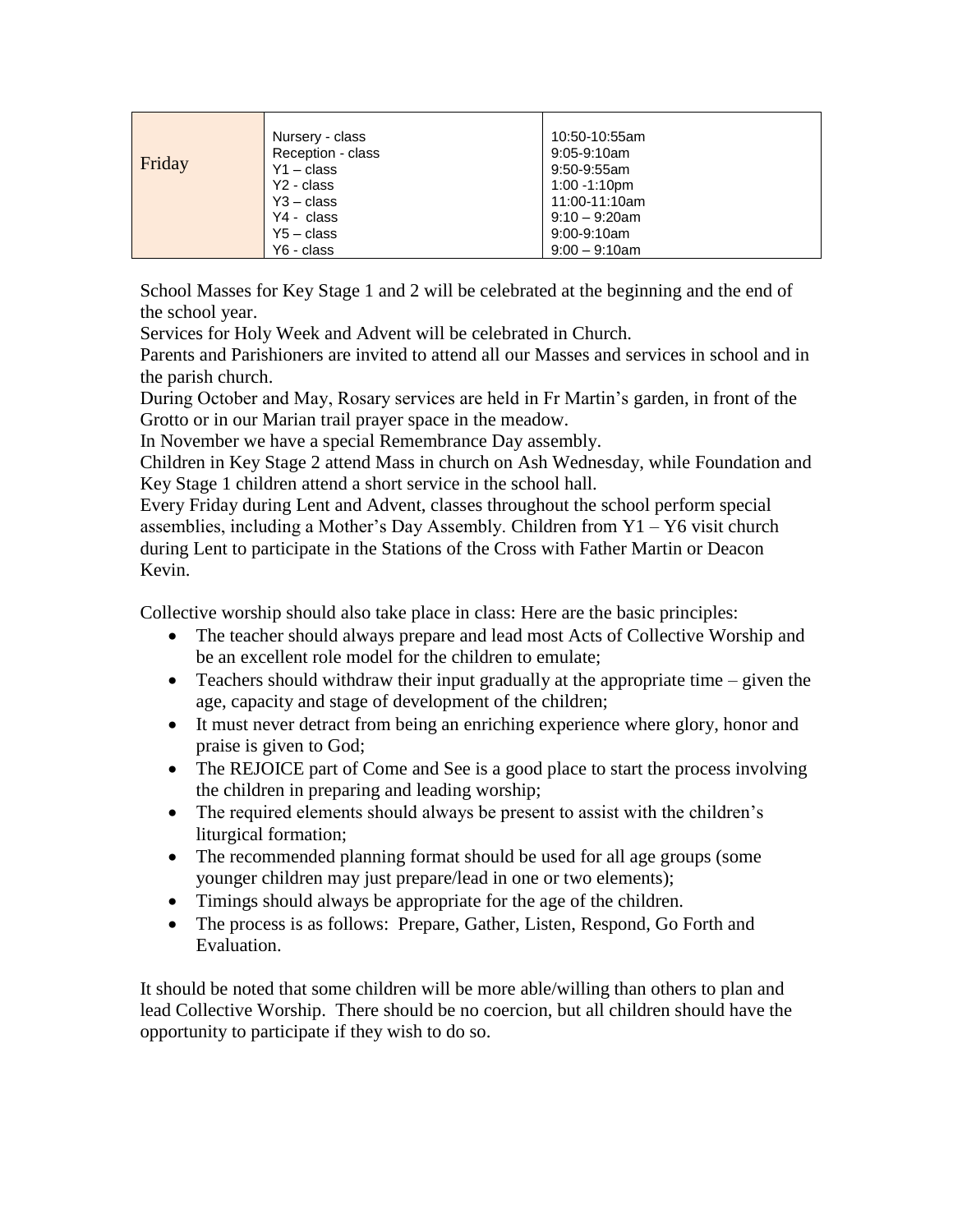All Collective Acts of Worship should be evaluated by the teacher. The children should evaluate their own participation. Older children should be asked to evaluate others in an appropriate manner, for example: *What did you enjoy? What would you have done?*

Collections of prayers that the children may want to include are available in school. Children should also be encouraged to write their own prayers. Prayers can be effectively used as a conclusion for collective worship.

It is important that the children experience Mass as much as possible. The Holy Mass is the heart and centre of Catholic Worship. It is our duty and responsibility to introduce children to the celebration of the Mass in its fullness.

Celebrations of Mass with children should be adapted for them, but not so much that the children's Mass is radically different from the normal parish Mass. Hymns, readings and prayers should be carefully chosen to suit the age of the children and the theme of the Mass. All children, by the virtue of their Baptism, have the right to attend Mass.

#### **Assemblies**

Assemblies are an opportunity for larger numbers of children to gather for worship. These assemblies should ideally reflect the liturgical season, the period of the school year, the current Come and See topic, or some other significant theme. They should also contain various elements and styles of collective worship. Children should always take some part in the assemblies.

Parents and other family members are always welcome at special whole school assemblies. They also perform a valuable social function, since they are one of the few occasions when the whole school comes together.

A visual focus can help many children to pray. Such a focus can prevent prayer becoming merely a cerebral exercise. An object, such as a crucifix, a picture, a vase, a candle or a statue, can focus prayer, giving the children a chance to visualize their thoughts. Ideally, the other elements of collective worship should relate to this focus.

Music has always played a significant role in Catholic worship and it can be effectively used to enhance collective worship in schools. In St Austin's we use a variety of hymns, both traditional and modern, to accompany the topics throughout the year. Many of the class prayers can be sung, especially in the foundation unit and key stage 1. Hymns can be sung to reflect the theme of the prayers. Planning is essential to ensure that the music chosen is relevant and available.

Singing hymns or prayers together is a powerful medium of Catholic worship. Children and staff can join together in a common act of praise, reflection and intercession. As our own patron saint, St Augustine of Hippo, wrote: "He who sings, prays twice."